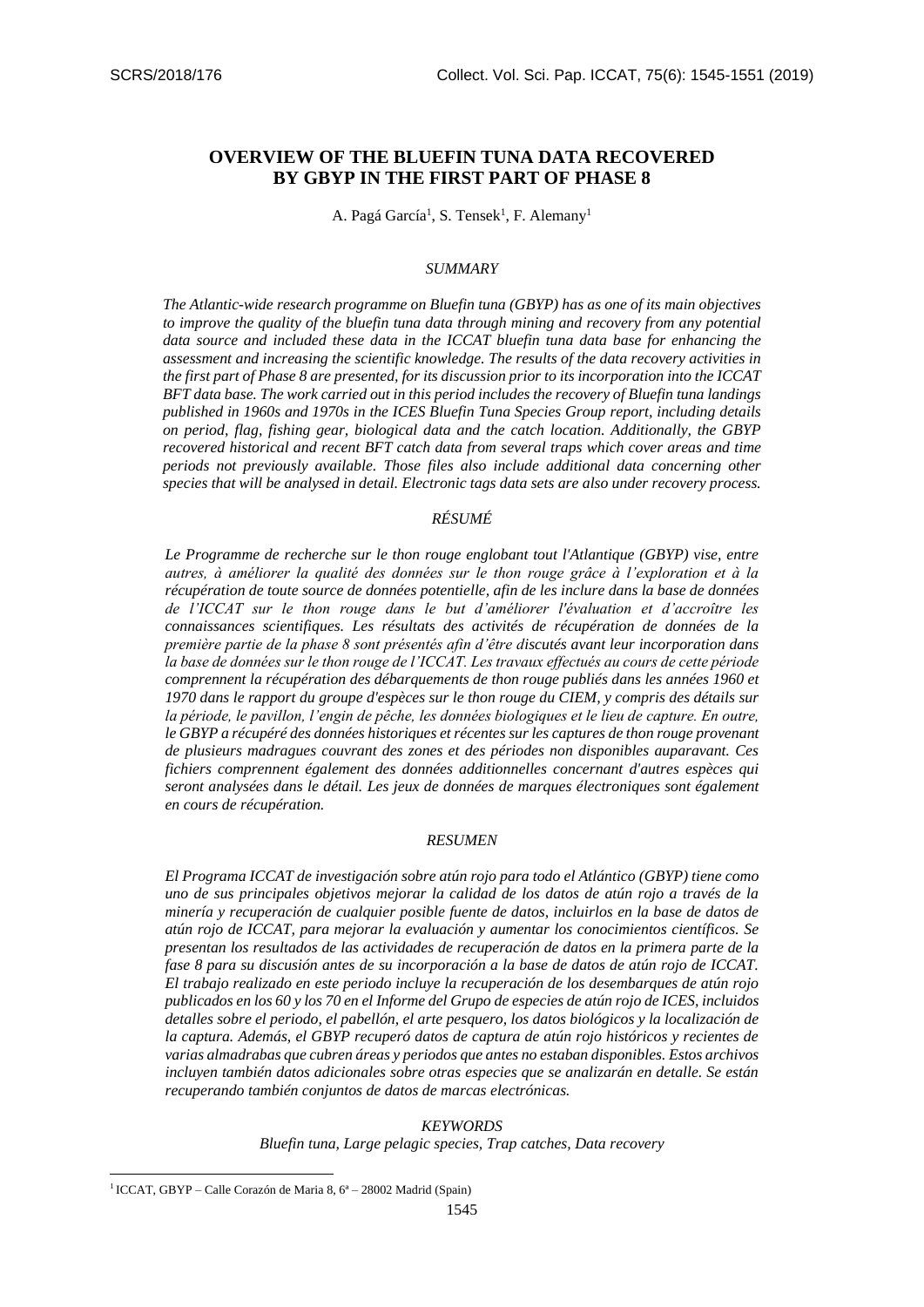### **1. Introduction**

Since the beginning of the GBYP, one of the main objectives of the programme is the data mining and recovery of any type of data potentially useful for improving the species knowledge and for assessment. The data sets accomplishing these criteria are selected every year by the GBYP Steering Committee according to the SCRS needs. Up to the present, this item of the programme has provided data from many fisheries over a wide range of years, including also data from genetic and biological samples, has carried out analyses for several data sets and worked together with the SCRS BFT Species Group for recovering the data from electronic tags deployed so far by various institutions.

In Phase 8, the GBYP has maintained the goal of recovering, analysing and validating data, both historical and recent, which are not yet included in the ICCAT BFT data base, providing them to the ICCAT Department of Research and Statistics, and hence making them available to the Species Group. The activities aiming at the achievement of this objective in Phase 8 have included the digitalization of the BFT data (specially biological information) from the ICES reports published in 1960s and 1970s, apparently never reported to ICCAT; the recovery of additional historical and recent trap catch data, both data from traps not identified yet and new data from already known traps which cover some data gaps in the time series available up to now.

Additionally, a plan to recover electronic tag data from Stanford University was approved, and an ad hoc contract have been already signed, but the work is still in progress. This data set includes data from 41 electronic tags deployed between 2016 and 2017 in Canadian and Irish waters, with a mean duration on fish of 190 days. These data are going to be used for the determination of the level of mixing between Eastern and Western bluefin tuna stocks and by the MSE operating model.

### **2. Data recovered from ICES Bluefin tuna Working Group**

During the Bluefin tuna Data Preparatory Meeting in March 2017, it was recommended to recover the data from the reports elaborated the ICES Bluefin tuna Working Group in the '60s and '70s and apparently never reported to ICCAT. The information from these reports had a use restriction till the permission to get these data was obtained from ICES on September 2017. Then it was planned to cross check these data with the statistics recorded in ICCAT database.

The copies of the reports were found in ICCAT library, as part of the Rodriguez-Roda personal library. The preliminary results of a comparison of these ICES data sets with those already included in ICCAT Task II database, have allowed to conclude that a large number of BFT landings data (158.556 tunas gathered in 4.653 registers) and related information, as flag, location, fishing gear and biological data (weight and/or size frequencies) represents new information that could be included in the ICCAT data bases. A summary of these results is shown on **Table 1.** 

### **3. Data recovered from Italian traps**

In the last Phase 7 GBYP received an offer of access to the original data (owner's diaries) on BFT and other species catches from several Italian traps, that haven't been included yet in the ICCAT database. In Phase 8, with the Steering Committee conformity, the GBYP started to examine the real content on the available data, such us the trap locations and the time series for which the catches were available. Once it was confirmed that these data would cover several gaps in the database, or would increase the accuracy of some catches estimations from recovery activities carried out in previous Phases, a contract invitation was submitted to Ph.D. Antonia Mangano.

The activity was carried out along summer 2018 and the draft final report was submitted at the end of August 2018. Finally, data on daily or annual catches from 5 Italian tuna traps have been transcribed from original hand written registers and transferred to electronic Excel forms. The recovered data consist specifically in:

- Daily catch data of tuna trap "Tonnara del Secco", near San Vito Lo Capo (Trapani, Sicily), from twenty years between 1912 and 1965. Data are referred to all species captured by the trap, which operated for many years as a mixed trap between a "Tonnara" and a "Tonnarella", targeting also smaller tuna species.
- Annual catches of tuna trap "Tonnara del Secco" between 1880 and 1979, with few missing years.
- Daily catch data of tuna traps located in Magazzinazzi and Scopello for the year 1918.
- Annual catches of tuna trap Flumentorgiu (Sardinia), for 35 years between 1755 and 1900.
- Annual catches of tuna trap Baratti (Tuscany), for the periods 1879-1893; 1901-1905 and 1912-1921.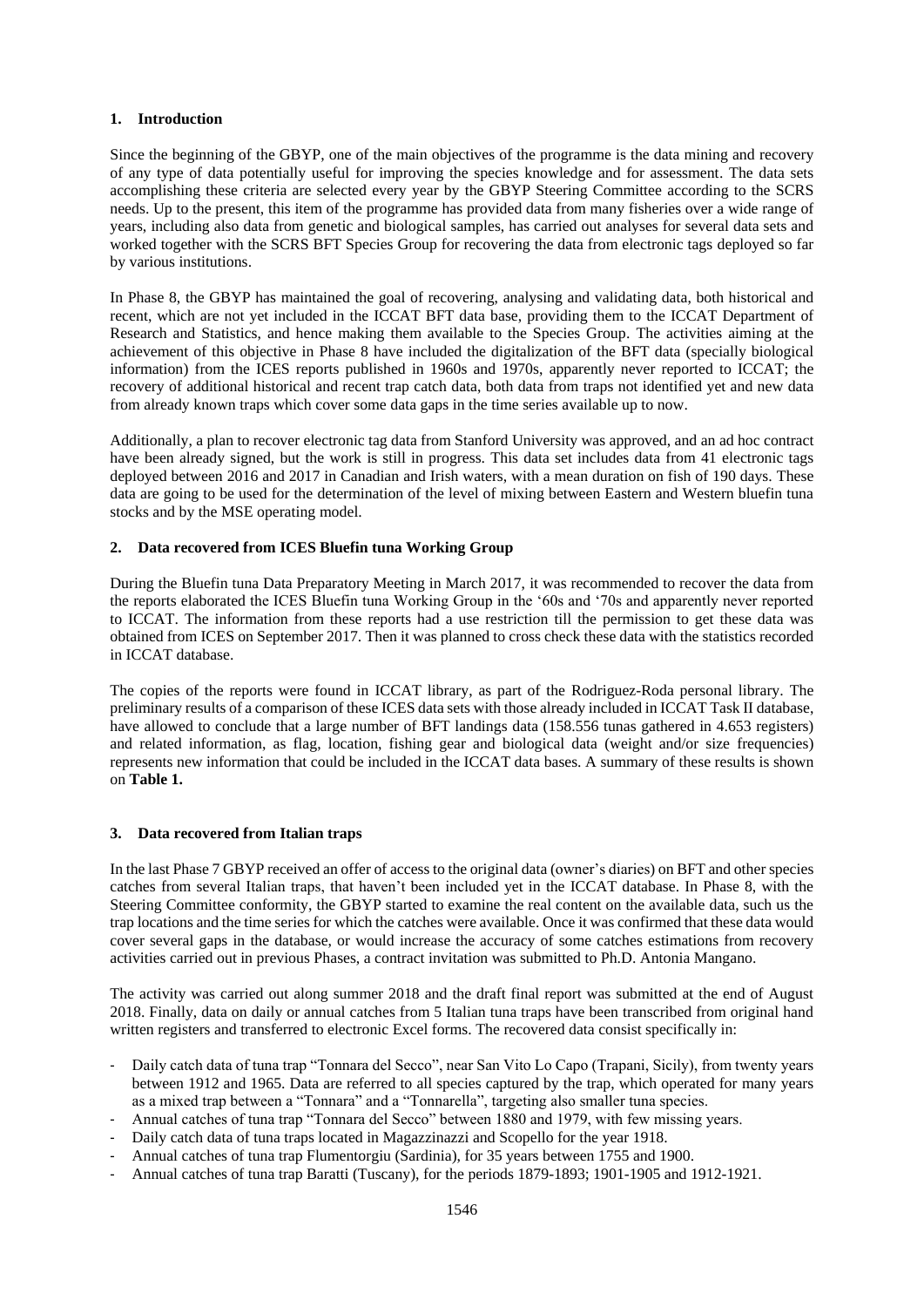During the diaries digitalization, tuna weight categories were found as notes. The definition of these weight groups (**Table 2**) was used to convert number of tunas to weight.

Thanks to this new more precise set of data the previously available catch time series of the Flumentorgiu and Secco traps have been completed and improved (**Figure 1).**

The historical and recent trap data recovered in Phase 8 cover the period between 1755 and 1965, with 141 years having data; representing a total of 102328 Bluefin tuna, along with 15034 tons of catches. The summary results of this item of the data recovery activity are shown on **Table 3.** All data will be provided to the ICCAT Secretariat, in the format used by the ICCAT Statistical Department.

### **4. Electronic tags data recovered in Phase 8**

GBYP also received a direct offer for providing datasets on electronic tags from Dr. Barbara Block, who had already provided a similar service, under an ad hoc contract, in Phase 6. Following the recommendation of the GBYP Steering Committee, ICCAT GBYP signed a contract on August 2018 with Stanford University for the data from 41 electronic tags deployed in 2016-2017 off Canada and in 2017 off Ireland, with a mean duration on fish of 190 days.

These data will be made available at the end of December 2018 and will be send to the expert in charge for elaborating the electronic tag data SCRS Bluefin Tuna Species Group (Dr. Matt Lauretta) and also to the GBYP Expert for supporting the bluefin tuna stock assessment and MSE process (Dr. Tom Carruthers).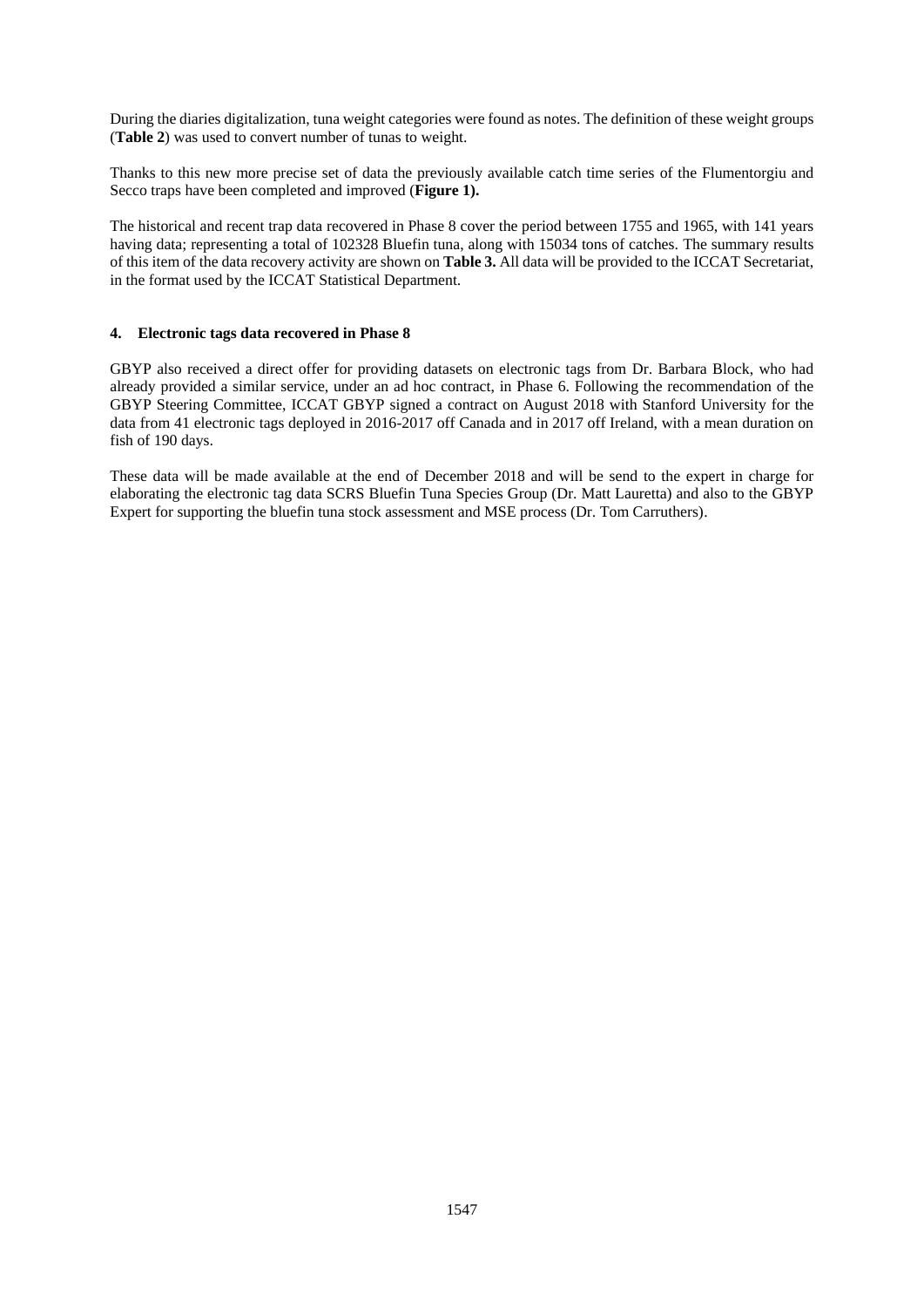#### **References**

- Aloncle, H.; Bakken, H.; Rodriguez. Roda, J. & Tiews. 1979. Report of the Bluefin tuna Working Group-Observations on the size composition of the Bluefin tuna catches from 1976 to 1978. International Council for the Exploration of the Sea. C.M 1974/J:7. 21.
- Aloncle, H.; Bakken, E.; Rodriguez Roda, J. & Tiews. 1979. Report of the Bluefin tuna Working Group Observations on the size composition of the Bluefin tuna catches from 1976 to 1978. International Council for the Exploration of the Sea. CRR. N100. 70.
- Aloncle, H; Hamre, J.; Rodriguez Roda, J. & Tiews. 1971. Report from the Bluefin tuna Working Group Observations on the size composition of the Bluefin tuna catches from 1970. International Council for the Exploration of the Sea. C.M 1971/J:2. 19.
- Aloncle, H; Hamre, J.; Rodriguez Roda, J. & Tiews. 1972. Report from the Bluefin tuna Working Group Observations on the size composition of the Bluefin tuna catches from 1971. International Council for the Exploration of the Sea. C.M 1972/J:2. 27.
- Aloncle, H; Hamre, J.; Rodriguez Roda, J. & Tiews. 1973. Report from the Bluefin tuna Working Group Observations on the size composition of the Bluefin tuna catches from 1972. International Council for the Exploration of the Sea. C.M 1973/J:4. 20.
- Aloncle, H; Hamre, J.; Rodriguez Roda, J. & Tiews. 1974. Report of the Bluefin tuna Working Group Observations on the size composition of the Bluefin tuna catches from 1973. International Council for the Exploration of the Sea. C.M 1975/J:5. 23.
- Aloncle, H; Hamre, J.; Rodriguez Roda, J. & Tiews. 1975. Report of the Bluefin tuna Working Group Observations on the size composition of the Bluefin tuna catches from 1974. International Council for the Exploration of the Sea. C.M 1976/J:5. 20.
- Aloncle, H; Hamre, J.; Rodriguez Roda, J. & Tiews. 1976. Report of the Bluefin tuna Working Group Observations on the size composition of the Bluefin tuna catches from 1975. International Council for the Exploration of the Sea. C.M 1976/J:5. 20.
- Hamre, J.; Lozano, F.; Rodriguez Roda, J. & Tiews. 1965. Report from the Bluefin tuna Working Group. On the development of the Bluefin tuna from 1950-1964 and further observations on the size composition of bluefin tuna catches. International Council for the Exploration of the Sea. C.M 1965. 30.
- Hamre, J.; Lozano, F.; Rodriguez Roda, J. & Tiews. 1966. Statistical News Letters no. 26. Report from the Bluefin tuna Working Group. International Council for the Exploration of the Sea. SNL 26. 34.
- Hamre, J.; Lozano, F.; Rodriguez Roda, J. & Tiews. 1966. Third report from the Bluefin tuna Group Data Collection from 1965. International Council for the Exploration of the Sea. C.M 1967/K:1. 15.
- Hamre, J.; Lozano, F.; Rodriguez Roda, J. & Tiews. 1967. Report from the Bluefin tuna Working Group Data collection from 1966. International Council for the Exploration of the Sea. C.M 1967/J:2. 15.
- Hamre, J.; Maurin, C.; Rodriguez Roda, J. & Tiews. 1968. Report from the Bluefin tuna Working Group Observations on the size composition of the Bluefin tuna catches from 1967. International Council for the Exploration of the Sea. C.M 1968/J:3. 20.
- Hamre, J.; Maurin, C.; Rodriguez Roda, J. & Tiews. 1969. Report from the Bluefin tuna Working Group Observations on the size composition of the Bluefin tuna catches from 1968. International Council for the Exploration of the Sea. C.M 1969/J:2. 16.
- Hamre, J.; Maurin, C.; Rodriguez Roda, J. & Tiews. 1970. Report from the Bluefin tuna Working Group Observations on the size composition of the Bluefin tuna catches from 1969. International Council for the Exploration of the Sea. C.M 1970/J:2. 14.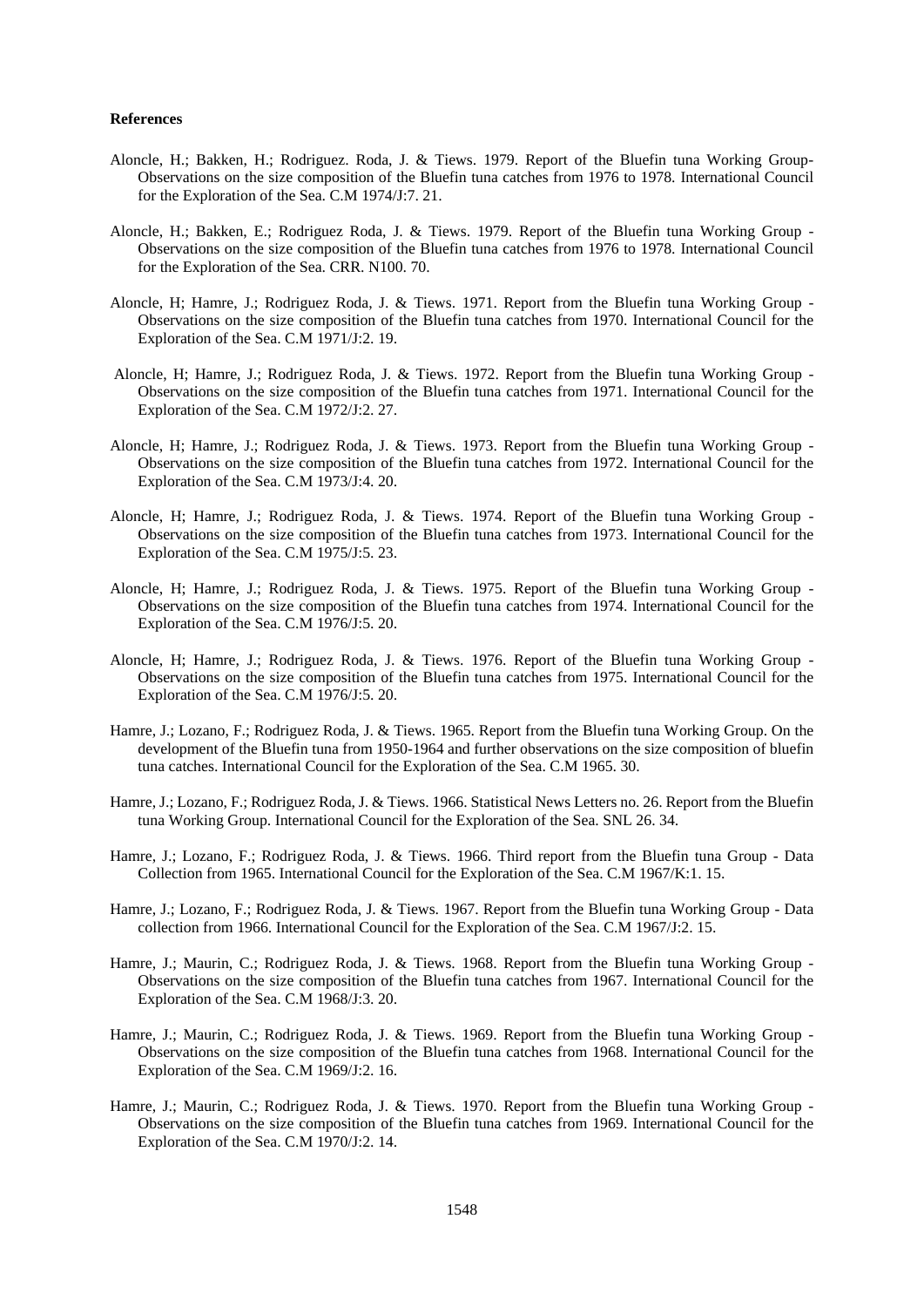- Di Natale A., Pagá Garcia A., Tensek S., 2017, Overview of the Bluefin tuna data recovery in GBYP Phase 6. Collect. Vol. Sc. Pap., ICCAT, 73 (6): 2195-2201.
- Pagá Garcia A., Palma C., Di Natale A., Tensek S., Parrilla A., de Bruyn P., 2017, Report on revised trap data recovered by ICCAT GBYP between Phase 1 to Phase 6. SCRS/2016/139 Collect. Vol. Sc. Pap., ICCAT, 73 (6): 2074-2098.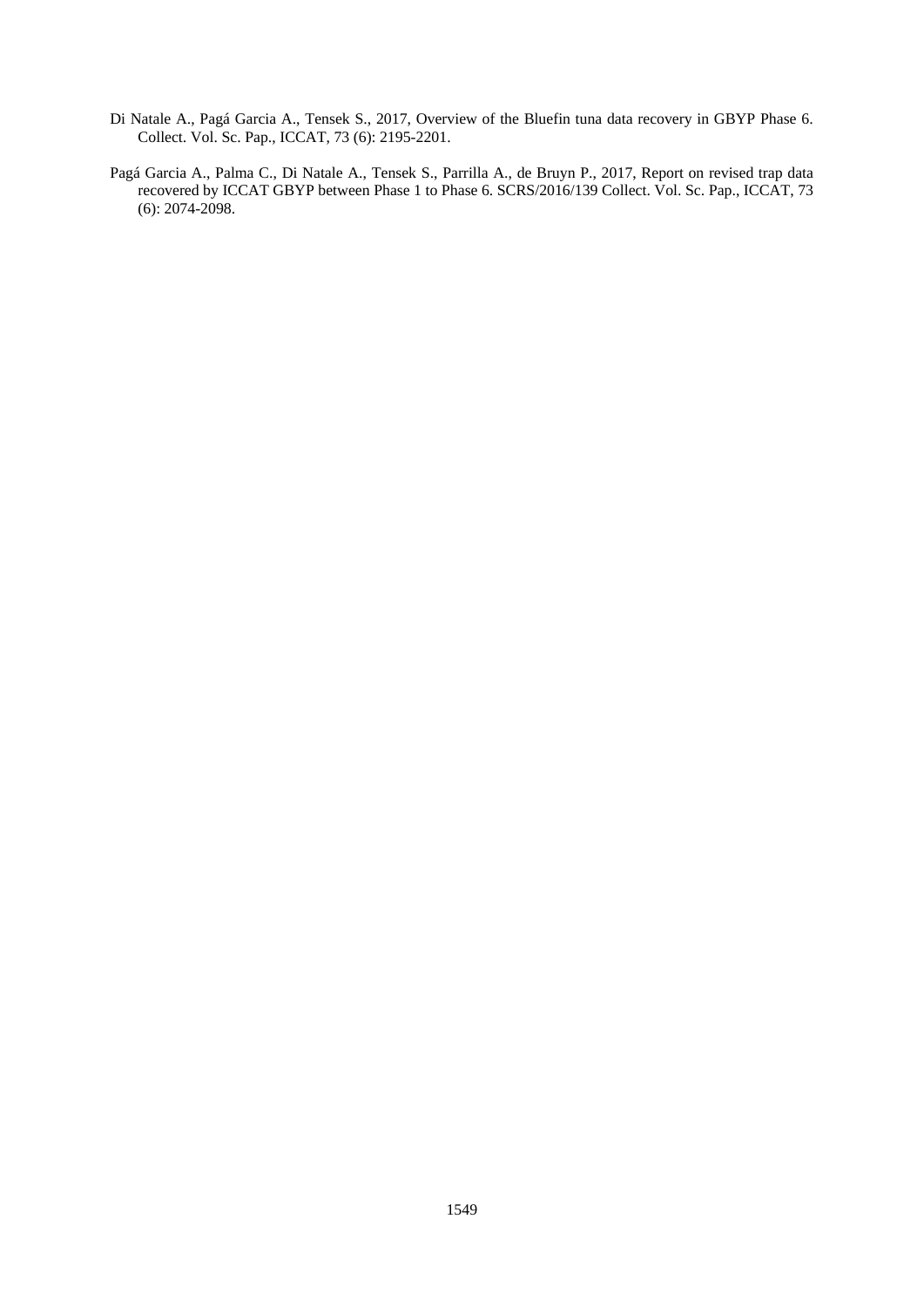| Country                          | Gear         | 1962 | 1963  | 1964  | 1965 | 1966 | 1967 | 1968 | 1969 | 1970 | 1971 | 1972 | 1973 | 1974  | 1975 | 1976 | 1977 | 1978 | <b>Total</b> |
|----------------------------------|--------------|------|-------|-------|------|------|------|------|------|------|------|------|------|-------|------|------|------|------|--------------|
| <b>CANADA</b>                    | <b>PS</b>    |      |       |       |      |      |      |      |      |      | 4714 | 794  |      | 2689  | 1412 | 1409 |      |      | 11018        |
|                                  | <b>RR</b>    |      |       |       |      |      |      | 274  | 163  | 132  | 219  | 593  | 687  | 958   | 933  | 842  | 440  | 437  | 5678         |
|                                  | <b>TRAP</b>  |      |       |       |      |      |      |      |      |      |      |      |      | 122   |      | 456  |      |      | 578          |
| <b>DENMARK</b>                   | <b>MWT</b>   |      |       | 112   |      |      |      |      |      |      |      |      |      |       |      |      |      |      | 112          |
| <b>DENMARK-</b><br><b>SWEDEN</b> | <b>MWT</b>   |      |       |       |      |      |      |      |      |      |      |      |      |       |      | 16   | 6    | 9    | 31           |
| <b>PORTUGAL</b>                  | <b>TROL</b>  |      |       |       | 363  |      |      |      |      |      |      |      |      |       |      |      |      |      | 363          |
| <b>LIBYA</b>                     | TRAP         |      |       | 14912 |      |      |      |      |      |      |      |      |      |       |      |      |      |      | 14912        |
| <b>USA</b>                       | <b>HAND</b>  |      |       |       |      |      |      |      |      |      |      |      | 62   |       | 128  | 667  | 1062 |      | 1919         |
|                                  | <b>HARP</b>  |      |       |       |      |      |      |      |      |      |      |      | 86   |       | 139  |      |      |      | 225          |
|                                  | <b>PS</b>    | 3087 | 11192 | 6019  |      | 3738 | 1471 | 920  | 811  | 8768 |      |      |      | 66739 | 5562 | 1460 | 4408 | 2748 | 116923       |
|                                  | <b>RR</b>    |      |       |       |      |      |      |      |      |      |      |      | 269  |       | 301  |      | 206  | 3694 | 4470         |
|                                  | <b>UNCL</b>  |      |       |       |      |      |      |      |      |      |      |      |      |       | 87   |      |      | 2240 | 2327         |
|                                  | <b>Total</b> | 3087 | 11192 | 21043 | 363  | 3738 | 1471 | 1194 | 974  | 8900 | 4933 | 1387 | 1104 | 70508 | 8562 | 4850 | 6122 | 9128 | 158556       |

**Table 1**. Data recovered from ICES BFT Working Group reports. In number of tunas by country, year and gear.